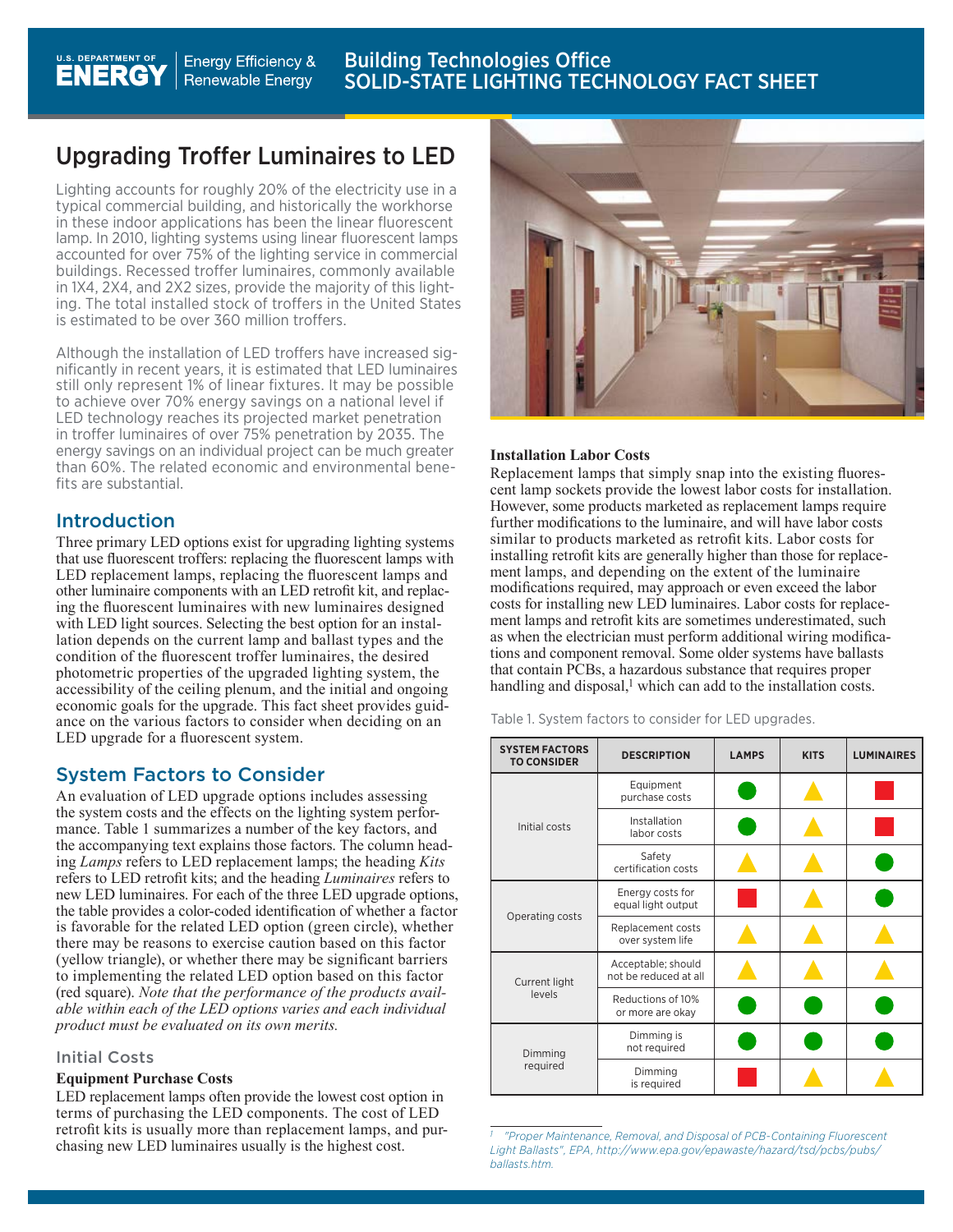#### **Safety Certification Costs**

New luminaires should already have required safety certifications (UL, CSA, ETL) and the cost of those certifications is included in the purchase price of the luminaire. With replacement lamps and retrofit kits, the original safety certification and warranty for the luminaire may no longer be valid, depending on the specific details of the product and modifications to the luminaire. A 2013 CALiPER project found that more than 50% of the replacement lamp and retrofit kit products evaluated could have been rejected by a local inspector due to issues with the certifications.2 An on-site inspection and certification would then be required, at additional cost. (See the sidebar for further details on safety certifications.)

#### Operating Costs

#### **Energy Costs**

For retrofit projects that retain the existing number of luminaires and control scheme, energy costs depend on the wattage of the luminaire with the new components installed relative to the existing luminaire. But in some cases, the retrofit products offering the greatest wattage reductions also deliver much less light than the existing system. This may be acceptable—see the discussion on light levels—but to compare across the categories of LED options, Table 1 assesses energy costs for equal luminaire output. In the CALiPER study cited previously, a few LED replacement lamp products provided little to no reduction in wattage; in fact, at least one product increased the system wattage. Based on efficacy data from CALiPER, LED Lighting Facts,<sup>3</sup> and other programs, new LED luminaires generally provide the greatest energy savings for equal luminaire output, followed by LED retrofit kits.

#### **Replacement Costs**

Ongoing replacement costs depend on the product and labor costs and frequency for replacing the light sources (fluorescent or LED) and the related auxiliary equipment (ballasts or drivers). Because the expected replacement frequency and costs require careful assessment for each application, the LED options are shown as yellow in Table 1 for this item.

*[2 "Exploratory Study on Recessed Troffer Lighting", March 2013](http://apps1.eere.energy.gov/buildings/publications/pdfs/ssl/caliper_recessed-troffer_2013.pdf)  [\(revised June 2013\).](http://apps1.eere.energy.gov/buildings/publications/pdfs/ssl/caliper_recessed-troffer_2013.pdf)*

*[3 http://www.lightingfacts.com/](http://www.lightingfacts.com/)*

#### Current Light Levels

Some LED products reduce the light output as well as input power, based on the assumption that many installed fluorescent systems provide more light than current standards require. Selecting an appropriate LED option depends on an assessment of current light levels and the extent to which they may be reduced. In cases where the existing light levels must be maintained, LED options require a full evaluation of the effect on the light levels. In cases where the light level can be reduced, the greatest savings may result from reconfiguring the layout to use fewer luminaires. The light distribution also needs to be evaluated, because many of the LED options produce different distribution characteristics than typical fluorescent troffers. In addition to increasing the chance for glare from the luminaire, this altered distribution also may result in uneven light levels in task areas and reduced light on the walls. Detailed calculations or measurements of a mock-up installation are needed to assess the light levels beneath and between luminaires.

#### Dimming

LED options are available for lighting systems requiring dimming capability, although dimmable products in the replacement lamp category were very rare at the time of this publication. Some combinations of LEDs, drivers, and dimmers can produce noticeable flicker, so retrofit kit and new luminaire options have been designated yellow in Table 1. Product samples of the exact configuration desired should be evaluated throughout the dimming range to assess the possibility of flicker and color shift.4

#### Color Quality

Although not included in Table 1, the color quality of the LED upgrade is an important consideration. All of the LED categories offer products with a selection of correlated color temperatures (CCT), and all offer products with color rendering index (CRI) values in the 80s and higher, similar to fluorescent lamps. Still, LED products with poor color quality are available, often at low cost, so CCT and CRI values should be evaluated and product samples should be compared visually to the existing fluorescent products to assess any noticeable differences in color quality. Although CCT is not an indication of quality, it needs to be evaluated visually to avoid unpleasant surprises.

*[4 M. Poplawski, "Dimming LEDs: What You Need to Know", December 2012.](http://apps1.eere.energy.gov/buildings/publications/pdfs/ssl/dimming_webcast_12-10-2012.pdf)*

#### LED Retrofit Options : Terminology and Safety Certifications

What is the difference between an LED replacement lamp and an LED retrofit kit? Various groups have differing definitions so the terminology used can be confusing. The LED Lighting Facts program allows manufacturers to self-classify their product as a Luminaire, Lamp, or Retrofit Kit; the definition is at the discretion of the manufacturer. The DesignLights Consortium (DLC) and UL differ in their categorization of these products. The chart below illustrates the differences between these groups, and the Safety Certification sidebar provides further details on the UL categories. This Fact Sheet groups products in a manner similar to the DLC categories.

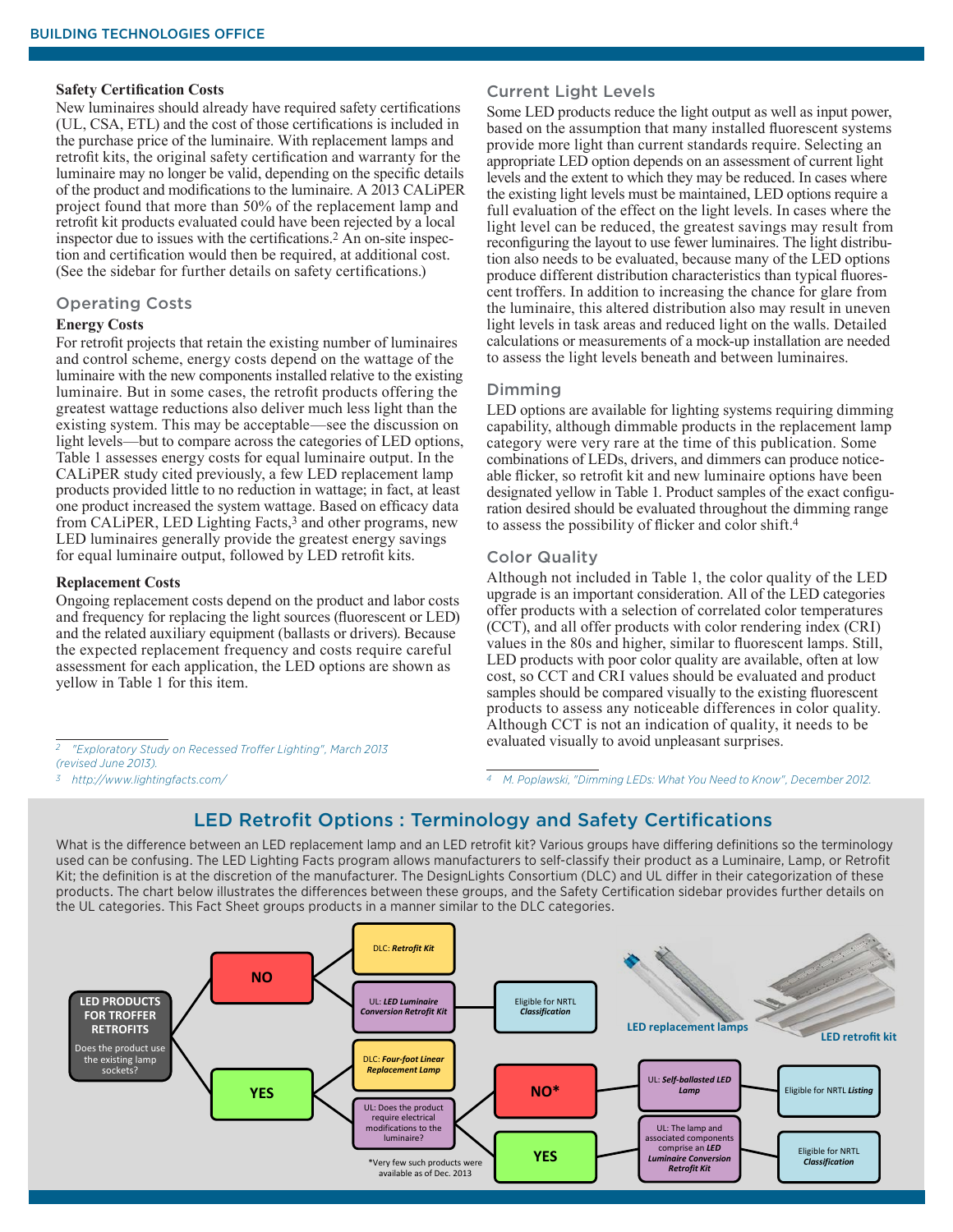### Existing Conditions to Consider

Lighting systems change over time. Many of these changes degrade the performance of the system, usually resulting in a reduction in light output. Some of these light losses are recovered through routine maintenance. For example, the light output of fluorescent lamps slightly decreases over their lifetime, but is restored to the initial levels when the lamps are replaced. Similarly, the light output from the luminaire will be reduced by the normal accumulation of dust and particulates on the luminaire; these light losses can be restored through simple cleaning.

Other factors that may degrade lighting system performance over time cannot be addressed through routine maintenance. Mechanical degradation of reflector, lens and louver surfaces may result in a reduction in the amount of light being reflected or transmitted. This is sometimes accompanied by a yellowing of the materials or by painted surfaces becoming scratched or peeling. Electrical components such as lamp sockets and wiring also degrade, in some cases affecting the long-term performance of the lighting system. Normal replacement of lamps and cleaning of fixtures does not address these long-term degradations in system performance.

In addition to the system factors shown in Table 1, the existing conditions of the installed lighting system can affect which LED upgrade option may be most suitable. Table 2 identifies some of

Table 2. Existing conditions to consider for LED upgrades.

| <b>EXISTING</b><br><b>CONDITIONS</b><br><b>TO CONSIDER</b> | <b>DESCRIPTION</b>                                                  | <b>LAMPS</b> | <b>KITS</b> | <b>LUMINAIRES</b> |
|------------------------------------------------------------|---------------------------------------------------------------------|--------------|-------------|-------------------|
| Condition of<br>sockets                                    | Look like new                                                       |              |             |                   |
|                                                            | Some wear but<br>no major cracks                                    |              |             |                   |
|                                                            | Look old, blackened,<br>cracks apparent                             |              |             |                   |
| Condition of<br>interior surfaces                          | Nice and white                                                      |              |             |                   |
|                                                            | Slightly worn but no major<br>scratches or peeling paint            |              |             |                   |
|                                                            | Very worn, scratches in<br>paint, some peeling paint                |              |             |                   |
| Condition of<br>lens or louvers                            | Looks new; very<br>little wear apparent                             |              |             |                   |
|                                                            | Some minor color varia-<br>tions or scratches<br>in surface         |              |             |                   |
|                                                            | Looks old, obvious<br>cracks or yellowing                           |              |             |                   |
| Ceiling access                                             | No concerns with<br>working above the<br>ceiling; easy access       |              |             |                   |
|                                                            | Some concerns about<br>working above the<br>ceiling; limited access |              |             |                   |
|                                                            | Working above the<br>ceiling should be avoided                      |              |             |                   |

#### Safety Certifications

Manufacturers typically have their luminaires certified for electrical safety by a Nationally Recognized Testing Laboratory (NRTL) such as Canadian Standards Association (CSA), ETL, or UL. If the NRTL determines that the luminaire meets the relevant safety requirements,<sup>5</sup> the luminaire is *Listed* by the NRTL. The manufacturer acquires and affixes the NRTL Mark to each luminaire, according to the requirements of the listing. LED replacement lamps that replace a fluorescent lamp without making any modifications to the luminaire are eligible for *Listing* as Self-Ballasted LED Lamps,<sup>6</sup> even those that do not have an integral driver but operate on the fluorescent lamp ballast. Products in this category can be used in a *Listed* luminaire without requiring further investigation.

When the electrical or thermal characteristics of a *Listed* luminaire are modified in the field, it is uncertain whether the modified luminaire continues to meet the relevant safety requirements unless the field modifications are investigated by a NRTL. Many tube-style LED replacement lamps require modifications such as installation of a driver and/or rewiring of the lamp sockets; the lamps and other components are categorized by UL as "LED Luminaire Conversion Retrofit Kits." (The LED retrofit kits discussed in this Fact Sheet also fall in this UL category.) LED luminaire conversion retrofit kits are eligible for NRTL *Classification*.7 When a luminaire modification is performed using a NRTL *Classified* LED Conversion Retrofit Kit, the modified luminaire is considered to meet the same level of safety that was present prior to retrofit, without requiring an in-field investigation.

As part of the retrofit using a NRTL *Classified* LED luminaire conversion retrofit kit, the luminaire must be labeled indicating that the luminaire has been modified from its original condition and that it will no longer support operation from a light source other than the specific tube-style LED replacement lamp with which it has been fitted. The label must be prominent and the information on the label must match corresponding information on the installation instructions and other documents. If the labels are missing or do not match other documentation, or if the LED product used is not NRTL *Classified*, the local inspector can reject the installation as non-compliant with electrical safety requirements. A rejected installation usually requires an on-site inspection and field safety certification by an NRTL.

So, when evaluating LED upgrades to fluorescent lamp troffers, remember than an in-field safety investigation should not be needed for:

- A replacement lamp that requires no further electrical modifications to the luminaire and is NRTL Listed;
- A replacement lamp that requires electrical modifications to the luminaire such as installing a driver, and that is part of a properly installed NRTL Classified LED luminaire conversion retrofit kit; or
- A properly installed retrofit kit that is NRTL Classified.

*5 ["LED Equipment for Use in Lighting Products," UL 8750](http://ulstandardsinfonet.ul.com/scopes/scopes.asp%3Ffn%3D8750.html), http://ulstandards. ul.com/standard/?id=8750\_1* 

*6 ["Self-Ballasted Lamps and Lamp Adapters," UL 1993,h](http://ulstandardsinfonet.ul.com/scopes/scopes.asp%3Ffn%3D1993.html)ttp://ulstandards. ul.com/standard/?id=1993\_4*

*[7 "LED Retrofit Luminaire Conversion Kits," UL 1598C,](http://ulstandardsinfonet.ul.com/outscope/outscope.asp%3Ffn%3D1598C.html) http://ulstandards. ul.com/standard/?id=1598C\_1*